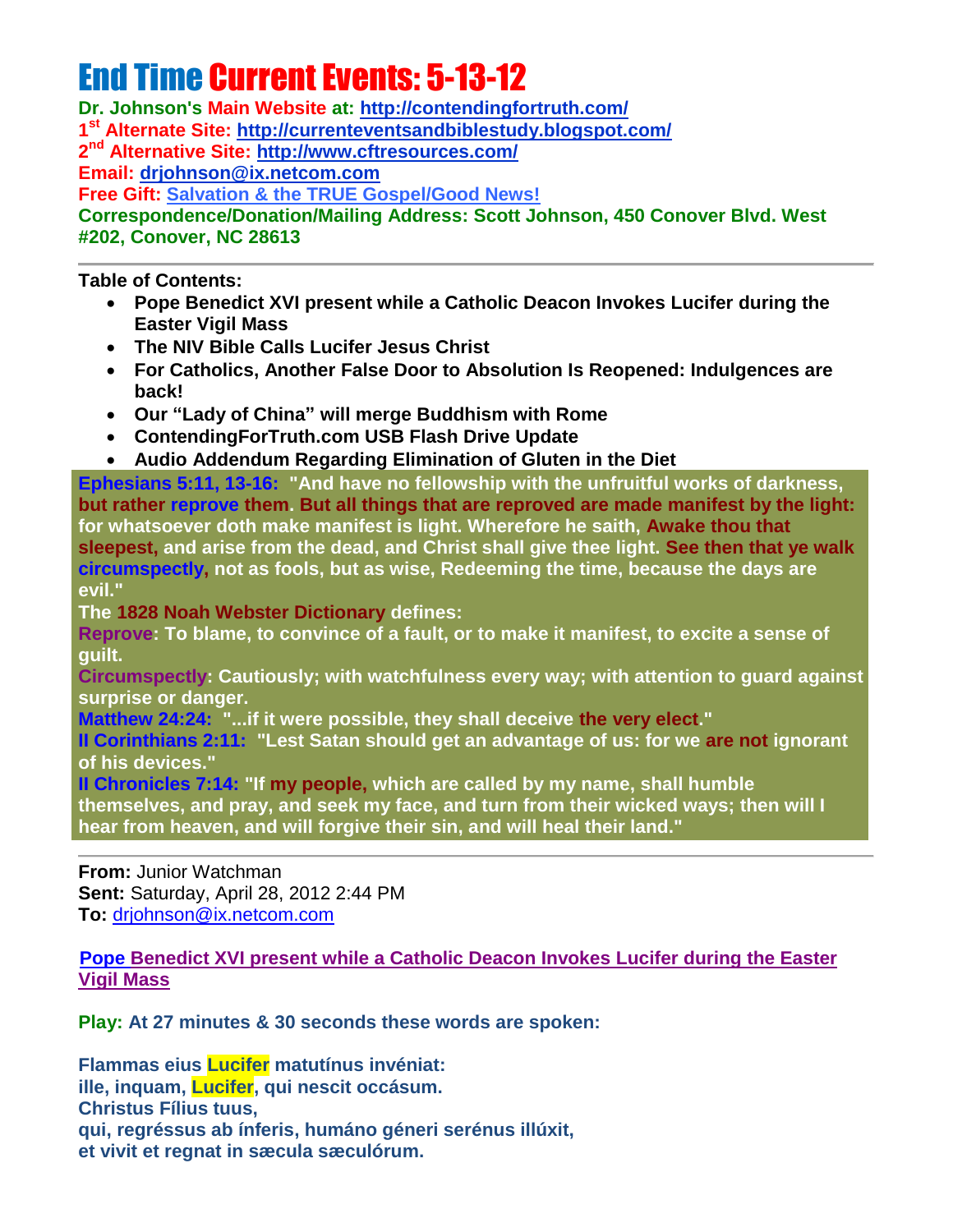### Which translates:

Flaming **Lucifer** finds Mankind,

I say: Oh **Lucifer** who will never be defeated,

Christ is your son who came back from hell, shed his peaceful light and is alive and reigns in the world without end.

<http://thirdsecret.org/content.php?303-Benedict-XVI-invokes-Lucifer-during-Easter-vigil-Mass>

Ok... now we have the closet translations of this by university level latin speakers.. SO YES.. the Catholic Whore invoked lucifer! And this is the even more confirming part is the comment by Nikolaos supposedly proving how the word Lucifer can be used as a reference to Christ Jesus (if you are the Catholic "CHURCH") that is, in order to make people believe you were referring to JESUS! Wow! Satanic genius with the double-meanings. -- Junior

#### · **Infacundus** *Member*

*"May the morning star find his flames, That Lucifer who knows no setting, your son Christ, who, once he returned from hell, shone serenely upon the human race, and lives and rules unto perpetuity."*

Edit: Fine, go with the "official" translation. [explcitive] conformist =P 26 minutes ago Report #4 Reply

· **Nikolaos** *Aedilis The second Lucifer probably refers to Christ as well. How confusing it is for the word to mean both Satan and Jesus simultaneously...*

**Scott Johnson's Teaching: [Easter/Ishtar: Paganism Repackaged](http://www.contendingfortruth.com/?p=1184)**

Scott, you got to check this out… I was digging away and doing some re-connections with latin sources and re-studying my Latin again and I found the original version that was used at the Easter Roman Vigil.

*The Exsultet or Easter Proclamation,[\[1\]](https://en.wikipedia.org/wiki/Exsultet#cite_note-0) is the hymn of praise sung, ideally by the deacon, before the paschal candle during the Easter Vigil in the Roman Rite of Mass. It is sung after a procession with the Paschal Candle before the beginning of the Liturgy of the Word. It is also used in Anglican and various Lutheran Churches, as well as other Western Christian denominations.*

Look at how demonically genius this was, as in the version below (which is right out of the catholic handbooks) it first shows the Latin and then the English translation, the translation uses the word "MORNING STAR" now… **this is the thing.. that would have been printed on every single 'missal' handed out at the roman 'mass'**. But.. when you hear the CANTOR sing the CANTO, he clearly says LUCIFER!! They did a BAIT AND SWITCH! so here is the "CATHOLIC" translation of the Latin **from the 1970 Roman Missal,** which should shock you a bit more:

You are Morning Star that never sets find this flame still burning: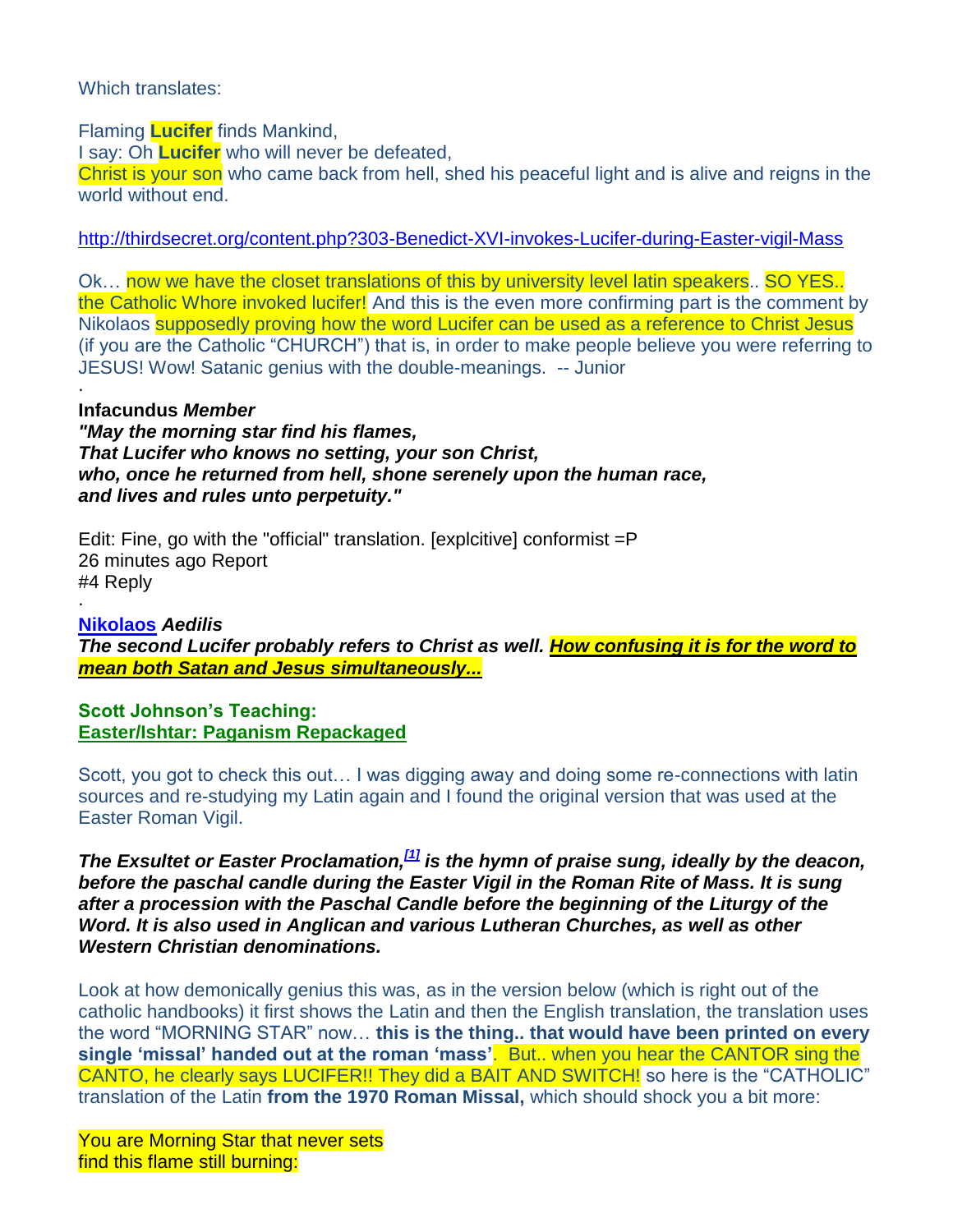**The NIV Bible Calls Lucifer Jesus Christ**

**(1) Just about everybody knows the word "Lucifer" as another name for Satan. The word "Lucifer" is found one time in the King James Bible.** 

**Isaiah 14:12 How art thou fallen from heaven, O Lucifer, son of the morning! how art thou cut down to the ground, which didst weaken the nations!**

**(2) But what about the NIV? The word "Lucifer" is clean, bald-headed gone and now this creature is identified as the "morning star". Lucifer is the "morning star" in the NIV. How you have fallen from heaven, O morning star, son of the dawn! You have been cast down to the earth, you who once laid low the nations!**

**(3) So we know that in the NIV the "morning star" is a negative, evil figure. Right? He was fallen from heaven. He was cast down to the earth. Can we find the "morning star" anywhere else in the NIV? Yes! The following passages in the NIV show the "morning star" as Jesus Christ! But the NIV just called the fallen creature of Isaiah 14:12 "morning star". Lucifer AND Jesus are ONE in the NIV!**

**NIV: Revelation 22:16,** 

**"I, Jesus, have sent my angel to give you [1] this testimony for the churches. I am the Root and the Offspring of David, and the bright Morning Star."** 

**NIV: 2 Peter 1:19,** 

**And we have the word of the prophets made more certain, and you will do well to pay attention to it, as to a light shining in a dark place, until the day dawns and the morning star rises in your hearts.** 

**NIV: Revelation 2:28--**

**I will also give him the morning star.**

**NIV Reader, can you say to the "lord" OUT LOUD,** *"Oh, lord, Thank you for giving me the NIV. It is proper to call Jesus a fallen creature. Jesus and Lucifer are the same. Thank you, father."* **If you can, the lord and father you are praying to is--SATAN. If you cannot say this, you need to UTTERLY DESTROY your perverted "bible". Don't even use it to "help" you. Get a King James Bible so you can have the true word of God. This is very serious. <http://www.jesus-is-lord.com/nivsatan.htm> Scott Johnson's Teachings: [The NIV, the Satanic Bible and Homosexual Translators](http://www.contendingfortruth.com/?p=943) July 29th, 2007 [The KJV Defended as God's Preserved Word](http://www.contendingfortruth.com/?p=1090) August 10th, 2008 | [6 Comments](http://www.contendingfortruth.com/?p=1090#comments) | Filed in [Current Events and Bible Study](http://www.contendingfortruth.com/?cat=5) [The KJV Defended as God's Preserved Word \(Part 5\)](http://www.contendingfortruth.com/?p=1084) August 31st, 2008 | Comments Off | Filed in [Current Events and Bible Study](http://www.contendingfortruth.com/?cat=5) [The KJV Defended as God's Preserved Word Parts 3 & 4](http://www.contendingfortruth.com/?p=1089)**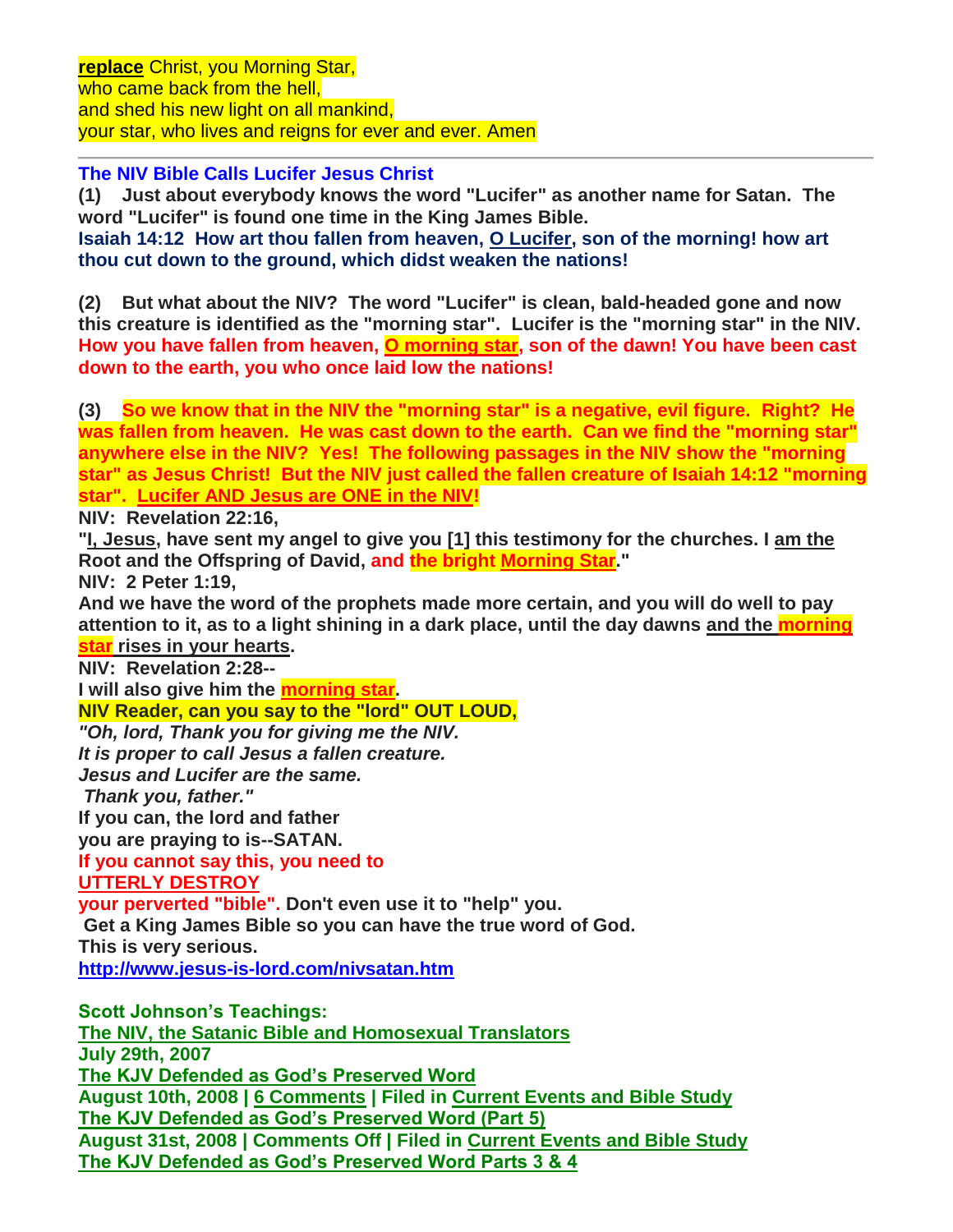## **August 17th, 2008 | Comments Off | Filed in [Current Events and Bible Study](http://www.contendingfortruth.com/?cat=5)**

**For Catholics, Another False Door to Absolution Is Reopened: Indulgences are back**



**Karen Nassauer, left, and Octavia Andrade at church in Queens. Indulgences are being offered at churches in New York City.** 

By [PAUL VITELLO](http://topics.nytimes.com/top/reference/timestopics/people/v/paul_vitello/index.html?inline=nyt-per) February 9, 2009

The announcement in church bulletins and on Web sites has been greeted with enthusiasm by some and wariness by others. But mainly, it has gone over the heads of a vast generation of Roman Catholics who have no idea what it means: "Bishop Announces Plenary Indulgences." **In recent months, dioceses around the world have been offering Catholics a spiritual benefit that fell out of favor decades ago — the indulgence, a sort of amnesty from punishment in the afterlife — and reminding them of the church's clout in mitigating the wages of sin.**

The sale of **Indulgences**, commonly regarded as a purchase of forgiveness **and a permit to indulge in sin.** Christianity, as taught in the Bible, condemns such a traffic and it was the protest against this traffic (in part) that brought on the Protestant Reformation in the 16th century.

**Started in 1190**

Much more then, being now **justified by His blood**, we shall be saved from wrath through Him (Romans 5:9).

In Whom we have **redemption through His blood**, the forgiveness of sins, according to the riches of His grace

(Ephesians 1:7).

**For by grace are ye saved through faith; and that not of yourselves: it is the gift of God, not of works lest any man should boast.** 

**(Ephesians 2:8&9)**

[Tts 3:5](http://www.blueletterbible.org/Bible.cfm?b=Tts&c=3&t=KJV#comm/5) **Not by works of righteousness which we have done, but according to his mercy he saved us,** by the washing of regeneration, and renewing of the Holy Ghost;

[Tts 3:6](http://www.blueletterbible.org/Bible.cfm?b=Tts&c=3&t=KJV#comm/6) **Which he shed on us abundantly through Jesus Christ our Saviour**;

[Tts 3:7](http://www.blueletterbible.org/Bible.cfm?b=Tts&c=3&t=KJV#comm/7) That being justified by his grace, we should be made heirs according to the hope of eternal life.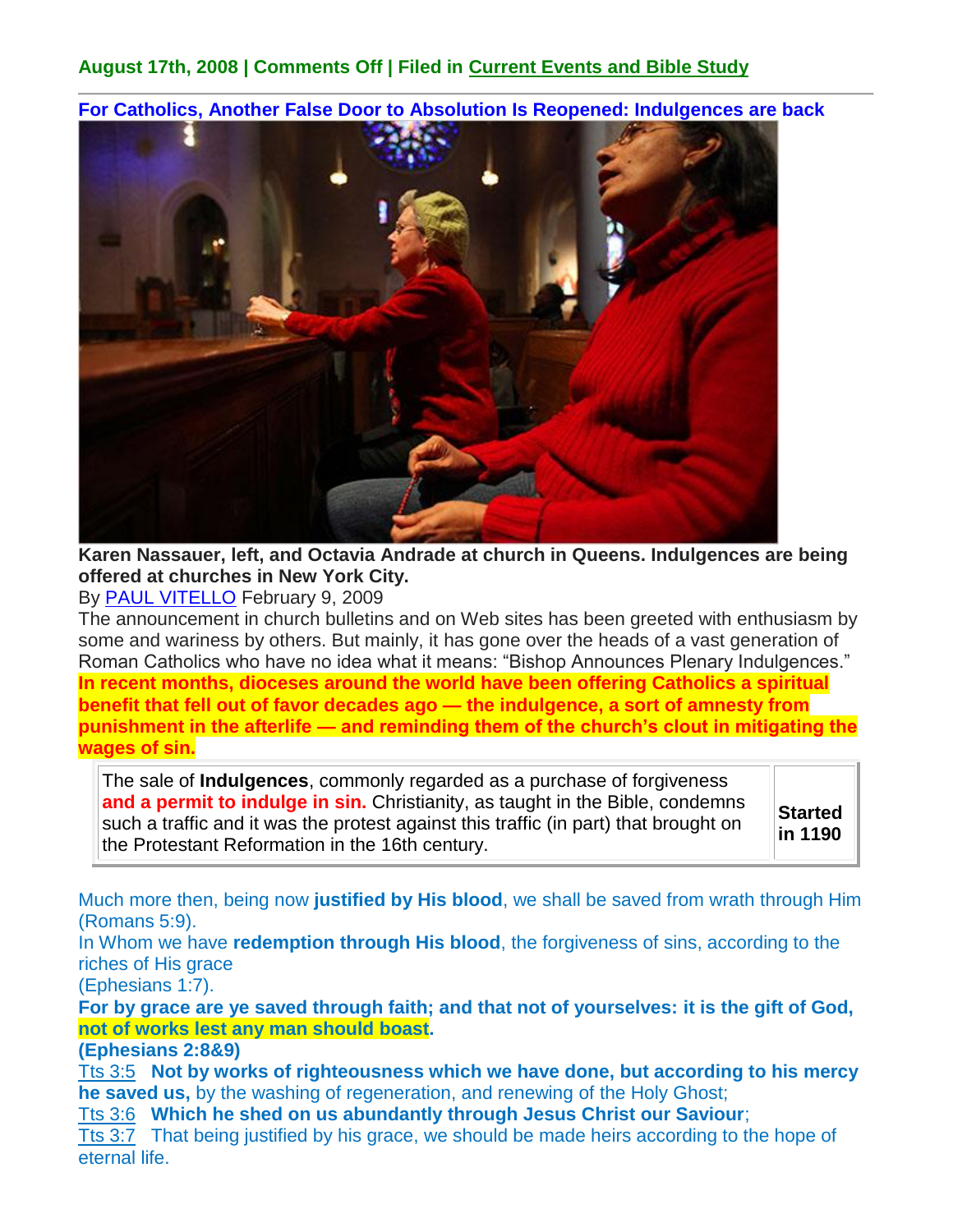Forasmuch as ye know that ye were not **redeemed** with corruptible things, as silver and gold, from your vain conversation received by tradition from your fathers. But **with the precious blood of Christ**, as of a lamb without blemish and without spot: (I Peter 1:18-19).

**Neither by the blood of goats and calves**, but by His own **Blood** He entered in once into the Holy Place, having obtained **eternal redemption** for us

(Hebrews 9:12).

But now in Christ Jesus ye who sometimes were far off are made nigh by the **blood of Christ** (Ephesians 2:13).

And, having made **peace through the blood of his cross**, by Him to reconcile all things unto Himself; by Him, I say, whether they be things in earth, or things in heaven (Colossians 1:20).

How much more shall the **blood** of Christ, who through the eternal Spirit offered Himself without spot to God, **purge your conscience** from dead works to serve the living God? (Hebrews 9:14).

Having therefore, brethren, **boldness to enter into the holiest by the blood** of Jesus (Hebrews 10:19).

Wherefore Jesus also, that He might sanctify the people with His own **blood**, suffered without the gate.

(Hebrews 13:12).

But if we walk in the light, as He is in the light, we have fellowship one with another, and the blood of Jesus Christ his Son **cleanseth us from all sin.**

(I John 1:7).

And they overcame Him by the **blood** of the Lamb, and by the word of their testimony; and they loved not their lives unto the **death.**

(Revelation 12:11).

The fact that many Catholics under 50 have never sought one, and never heard of indulgences except in high school European history (Martin Luther denounced the selling of them in 1517 while igniting the [Protestant Reformation\)](http://mb-soft.com/believe/txn/reformat.htm), simply makes their reintroduction more urgent among church leaders bent on restoring fading traditions of penance in what they see as a self-satisfied world. **(Comment: Evidently the author of this article is a Roman Catholic)**

"Why are we bringing it back?" asked Bishop Nicholas A. DiMarzio of Brooklyn, who has embraced the move. **"Because there is sin in the world."**

**Like the Latin Mass and meatless Fridays, the indulgence was one of the traditions decoupled from mainstream Catholic practice in the 1960s by the [Second Vatican](http://mb-soft.com/believe/txs/secondvc.htm)**

**Council, the gathering of bishops that set a new tone of simplicity and informality for the church.** Its revival has been viewed as part of a **conservative resurgence** that has brought some quiet changes and some highly controversial ones.

The indulgence is among the less noticed **and less disputed traditions to be restored.** But with a thousand-year history and **volumes of church law devoted to its intricacies**, it is one of the most complicated to explain.

**[Mat 23:1](http://www.blueletterbible.org/Bible.cfm?b=Mat&c=23&t=KJV#comm/1) ¶ Then spake Jesus to the multitude, and to his disciples,** 

**[Mat 23:2](http://www.blueletterbible.org/Bible.cfm?b=Mat&c=23&t=KJV#comm/2) Saying, The scribes and the Pharisees sit in Moses' seat:** 

**[Mat 23:4](http://www.blueletterbible.org/Bible.cfm?b=Mat&c=23&t=KJV#comm/4) For they bind heavy burdens and grievous to be borne, and lay [them] on men's shoulders; but they [themselves] will not move them with one of their fingers.**

**[Mat 23:5](http://www.blueletterbible.org/Bible.cfm?b=Mat&c=23&t=KJV#comm/5) But all their works they do for to be seen of men: they make broad their phylacteries, and enlarge the borders of their garments,** 

**[Mat 23:6](http://www.blueletterbible.org/Bible.cfm?b=Mat&c=23&t=KJV#comm/6) And love the uppermost rooms at feasts, and the chief seats in the synagogues,** 

**[Mat 23:7](http://www.blueletterbible.org/Bible.cfm?b=Mat&c=23&t=KJV#comm/7) And greetings in the markets, and to be called of men, Rabbi, Rabbi.** 

**[Mat 23:8](http://www.blueletterbible.org/Bible.cfm?b=Mat&c=23&t=KJV#comm/8) But be not ye called Rabbi: for one is your Master, [even] Christ; and all ye are brethren.**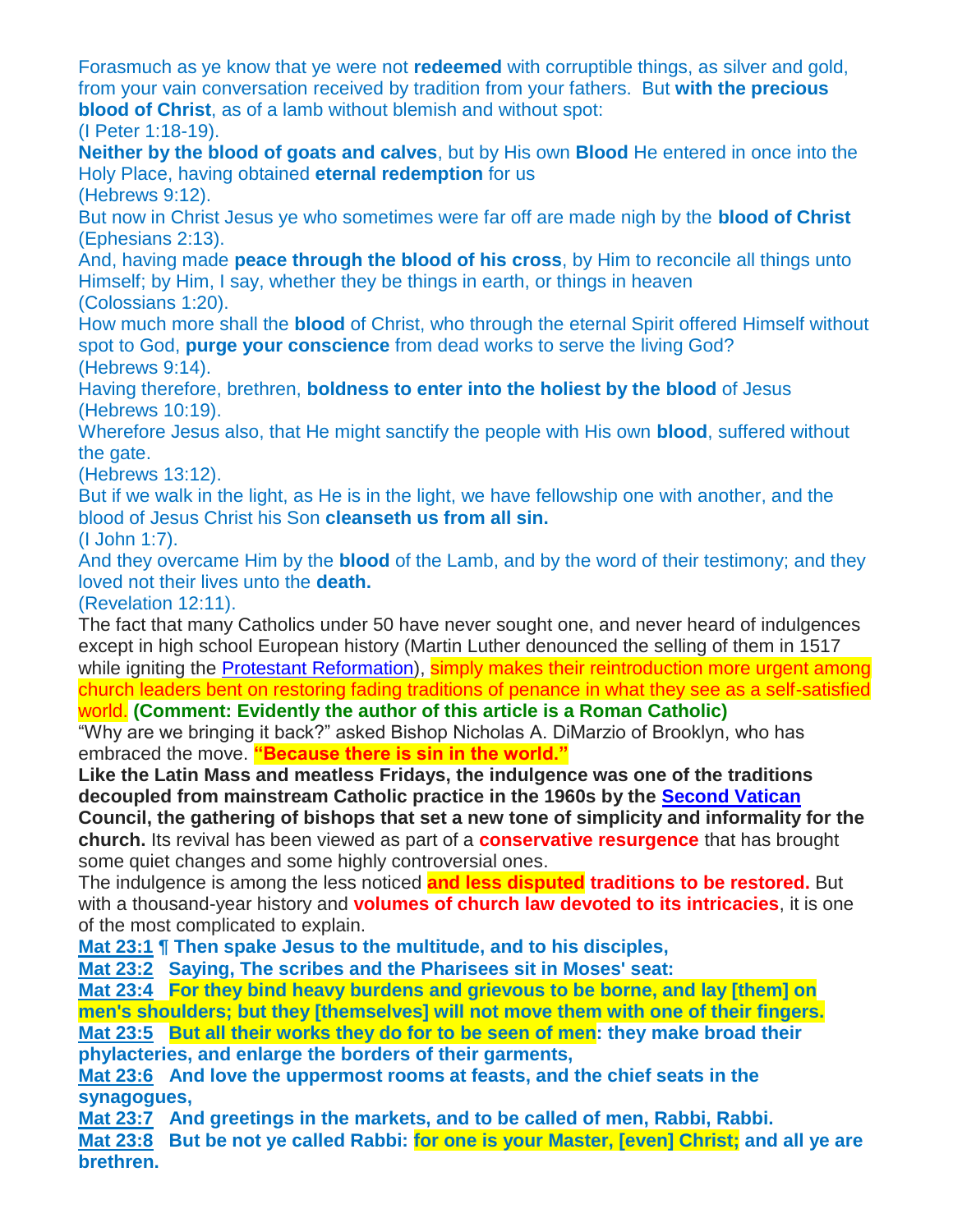**[Mat 23:9](http://www.blueletterbible.org/Bible.cfm?b=Mat&c=23&t=KJV#comm/9) And call no [man] your father upon the earth: for one is your Father, which is in heaven.**

**[Mat 23:10](http://www.blueletterbible.org/Bible.cfm?b=Mat&c=23&t=KJV#comm/10) Neither be ye called masters: for one is your Master, [even] Christ.** 

**[Mat 23:11](http://www.blueletterbible.org/Bible.cfm?b=Mat&c=23&t=KJV#comm/11) But he that is greatest among you shall be your servant.** 

**[Mat 23:12](http://www.blueletterbible.org/Bible.cfm?b=Mat&c=23&t=KJV#comm/12) And whosoever shall exalt himself shall be abased; and he that shall humble himself shall be exalted.**

**[Mat 23:13](http://www.blueletterbible.org/Bible.cfm?b=Mat&c=23&t=KJV#comm/13) But woe unto you, scribes and Pharisees, hypocrites! for ye shut up the kingdom of heaven against men: for ye neither go in [yourselves], neither suffer ye them that are entering to go in.**

**[Mat 23:14](http://www.blueletterbible.org/Bible.cfm?b=Mat&c=23&t=KJV#comm/14) Woe unto you, scribes and Pharisees, hypocrites! for ye devour widows' houses, and for a pretence make long prayer: therefore ye shall receive the greater damnation.** 

**[Mat 23:15](http://www.blueletterbible.org/Bible.cfm?b=Mat&c=23&t=KJV#comm/15) Woe unto you, scribes and Pharisees, hypocrites! for ye compass sea and land to make one proselyte, and when he is made, ye make him twofold more the child of hell than yourselves.** 

**[Mat 23:24](http://www.blueletterbible.org/Bible.cfm?b=Mat&c=23&t=KJV#comm/24) [Ye] blind guides, which strain at a gnat, and swallow a camel.** 

**[Mat 23:25](http://www.blueletterbible.org/Bible.cfm?b=Mat&c=23&t=KJV#comm/25) Woe unto you, scribes and Pharisees, hypocrites! for ye make clean the** 

**outside of the cup and of the platter, but within they are full of extortion and excess. Comment: & even worse in the case of Catholicism a legion pedophilic clergy going back to its inception.**

**[Mat 23:26](http://www.blueletterbible.org/Bible.cfm?b=Mat&c=23&t=KJV#comm/26) [Thou] blind Pharisee, cleanse first that [which is] within the cup and platter, that the outside of them may be clean also.** 

**[Mat 23:27](http://www.blueletterbible.org/Bible.cfm?b=Mat&c=23&t=KJV#comm/27) Woe unto you, scribes and Pharisees, hypocrites! for ye are like unto whited sepulchres, which indeed appear beautiful outward, but are within full of dead [men's] bones, and of all uncleanness.**

**[Mat 23:28](http://www.blueletterbible.org/Bible.cfm?b=Mat&c=23&t=KJV#comm/28) Even so ye also outwardly appear righteous unto men, but within ye are full of hypocrisy and iniquity.**

**According to church teaching, even after sinners are absolved in the confessional and say their Our Fathers or Hail Marys as penance, they still face punishment after death, in Purgatory,**



**before they can enter heaven. In exchange for certain prayers, devotions or pilgrimages in special years, a Catholic can receive an indulgence, which reduces or erases that punishment instantly, with no formal ceremony or sacrament. There are partial indulgences, which reduce purgatorial time by a certain number of days or years, and plenary indulgences, which eliminate all of it, until another sin is**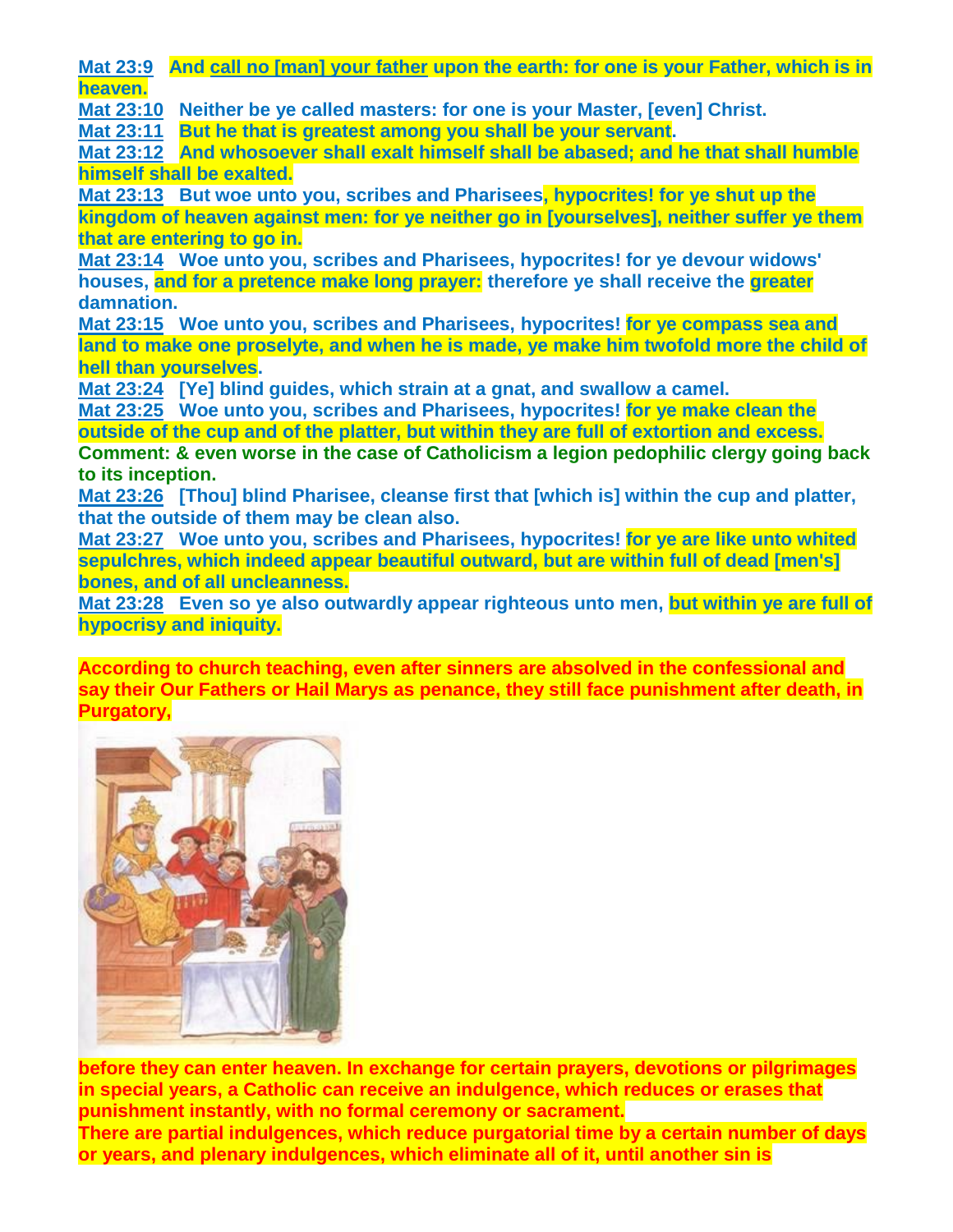**committed. You can get one for yourself, or for someone who is dead. You cannot buy one — the church outlawed the sale of indulgences in 1567 — but charitable contributions, combined with other acts, can help you earn one. There is a limit of one plenary indulgence per sinner per day.**

<http://www.nytimes.com/2009/02/10/nyregion/10indulgence.html?pagewanted=all>

## **Our "Lady of China" [will merge Buddhism with](http://ivarfjeld.wordpress.com/2012/04/23/our-lady-of-china-will-merge-buddhism-and-rome/) Rome**

by [ivarfjeld](http://ivarfjeld.wordpress.com/author/ivarfjeld/)

How many Roman Catholics knows that their church claims "Jesus" appeared as a Chinese? And His "mother" as a Chinese empress.



The Chinese "Messiah" and his mother will tell the Chinese to accept the Pope as their head. Lets see what the Roman Catholic website *"Catholic culture"* writes about *"Our Lady of China": In April 1900, a force of ten thousand rioters attacked Tong Lu. The soldiers, in senseless rage, started to shoot into the sky.*

*Then suddenly they fled, frightened, and never came back again. According to the legend, a woman in white appeared above the settlement, and the rioters' bullets were aimed at her. When the apparition did not fade, attackers had not even time to reorganize because a strange horseman put them to flight. Soon after they had disappeared beyond the horizon. Father Wu, a Chinese priest, confessed to his flock that he invoked the help of Mary.*

*A new church was built on the site and Father Wu placed a picture of Our Lady on the main altar. He asked the painter to dress Our Lady in the royal robes of the dowager Empress Tzi-Hsi.*

*The image of the Blessed Virgin in the royal robes of the pagan Empress, with the Christ Child on her knees, is vivid expression of Chinese tradition.*

Source: Catholic [Culture.](http://www.catholicculture.org/culture/library/view.cfm?id=3172&CFID=88050793&CFTOKEN=40805830) 

**Comment by [ivarfjeld:](http://ivarfjeld.wordpress.com/author/ivarfjeld/)**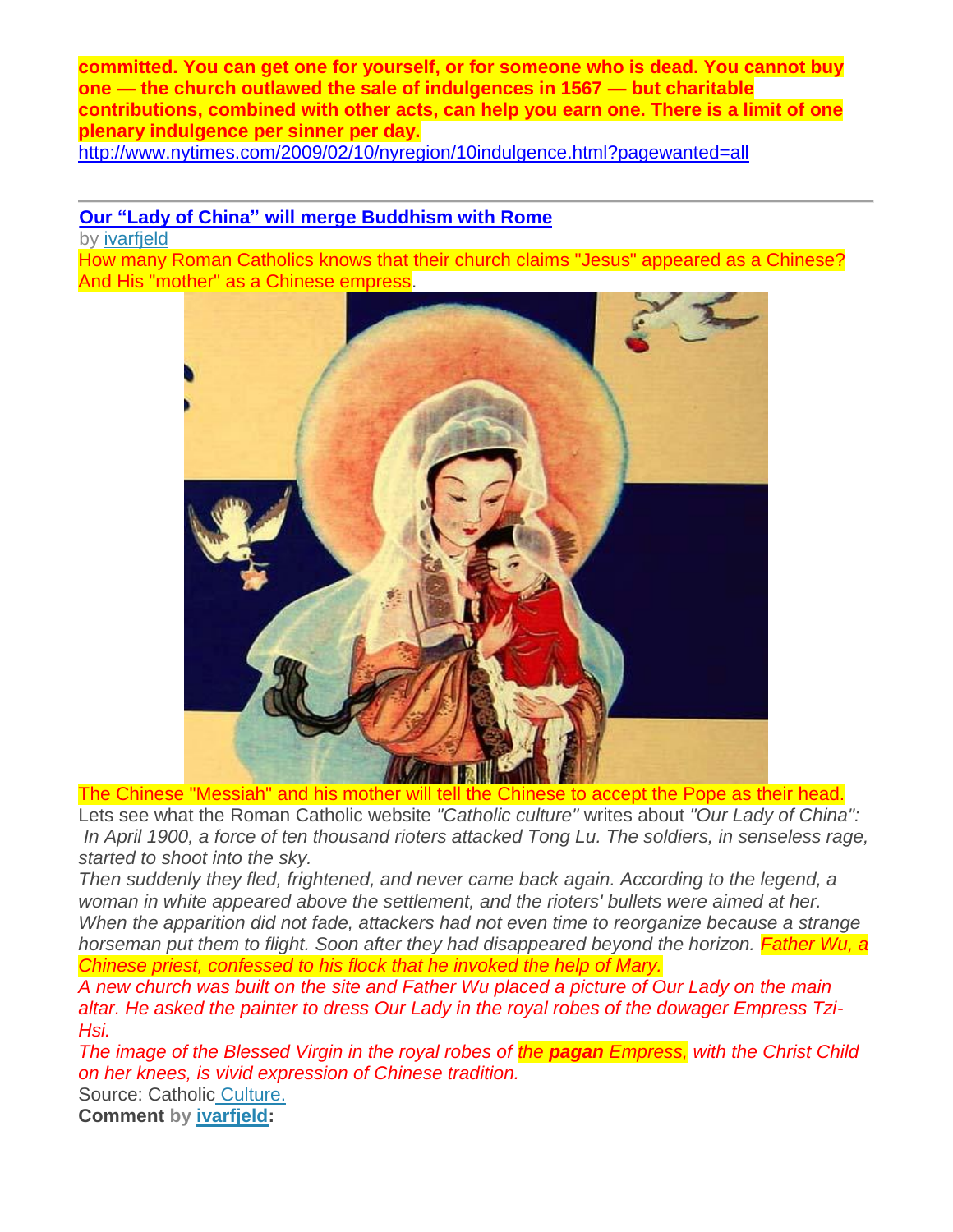To get the Chinese onboard the Universal One World religion, obviously there must a Roman Catholic Chinese copy of *"Jesus".* Our Lady of China is the one and only to have delivered a *"Chinese Messiah".* She herself dressed up as a Chinese empress.

A better display of blasphemous activity cannot be found than this Roman Catholic claim of a appearance of "Mother and child" as two Chinese deities. There is hardly any religious fraud the Vatican is not willing to promote as long as it contributes to the emergence of a *"global church",* that will accept the Pope as their head.

The Pope has approved this falsehood, as recoded by AsiaNews on 16th of May 2008: *Pope: Prayer to Our Lady of Sheshan*

*On the Day of Prayer for the Church in China, Benedict XVI asks the "Mother of China and all Asia" to support the faithful, that "they never be afraid to speak of Jesus to the world, and of the world to Jesus", and "always be credible witnesses to this love, ever clinging to the rock of Peter".*

[Source:](http://www.asianews.it/news-en/Pope:-Prayer-to-Our-Lady-of-Sheshan-12275.html) AsiaNews.

**Here are some more pictures of the Babylonian prostitute, and her false Messiah**.



Our Lady of China. A Roman Catholic copy cat, ready to deceive millions. *[Luk 21:8](http://www.blueletterbible.org/Bible.cfm?b=Luk&c=21&v=8&t=KJV#comm/8) And he said, Take heed that ye be not deceived: for many shall come in my name, saying, I am [Christ]; and the time draweth near: go ye not therefore after them.*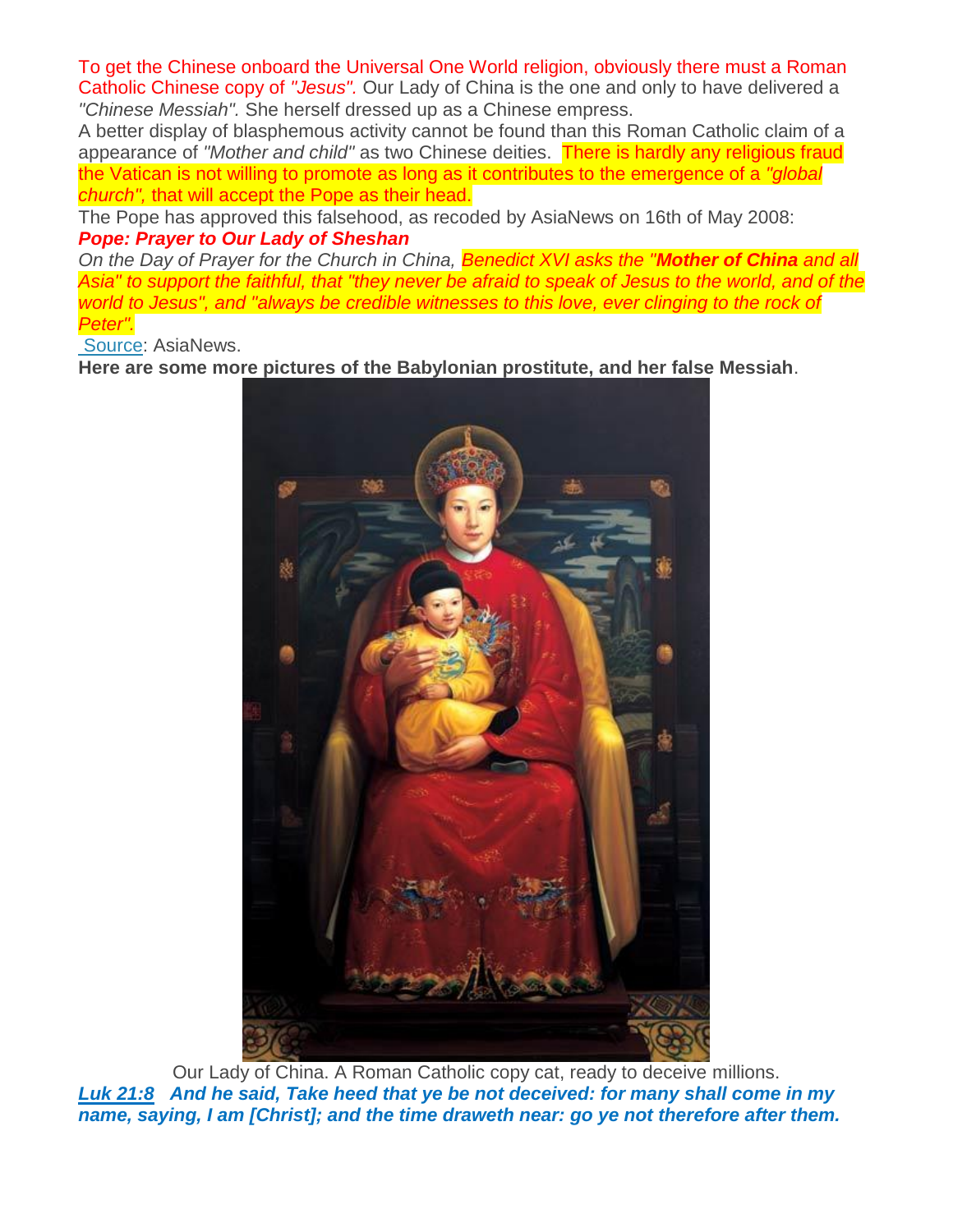

Catholic Chinese art that make the Mesisah a boy who was raised by an empress in China.



Our Lady of China will lead many Buddhists towards a universal worship of her son as a "god".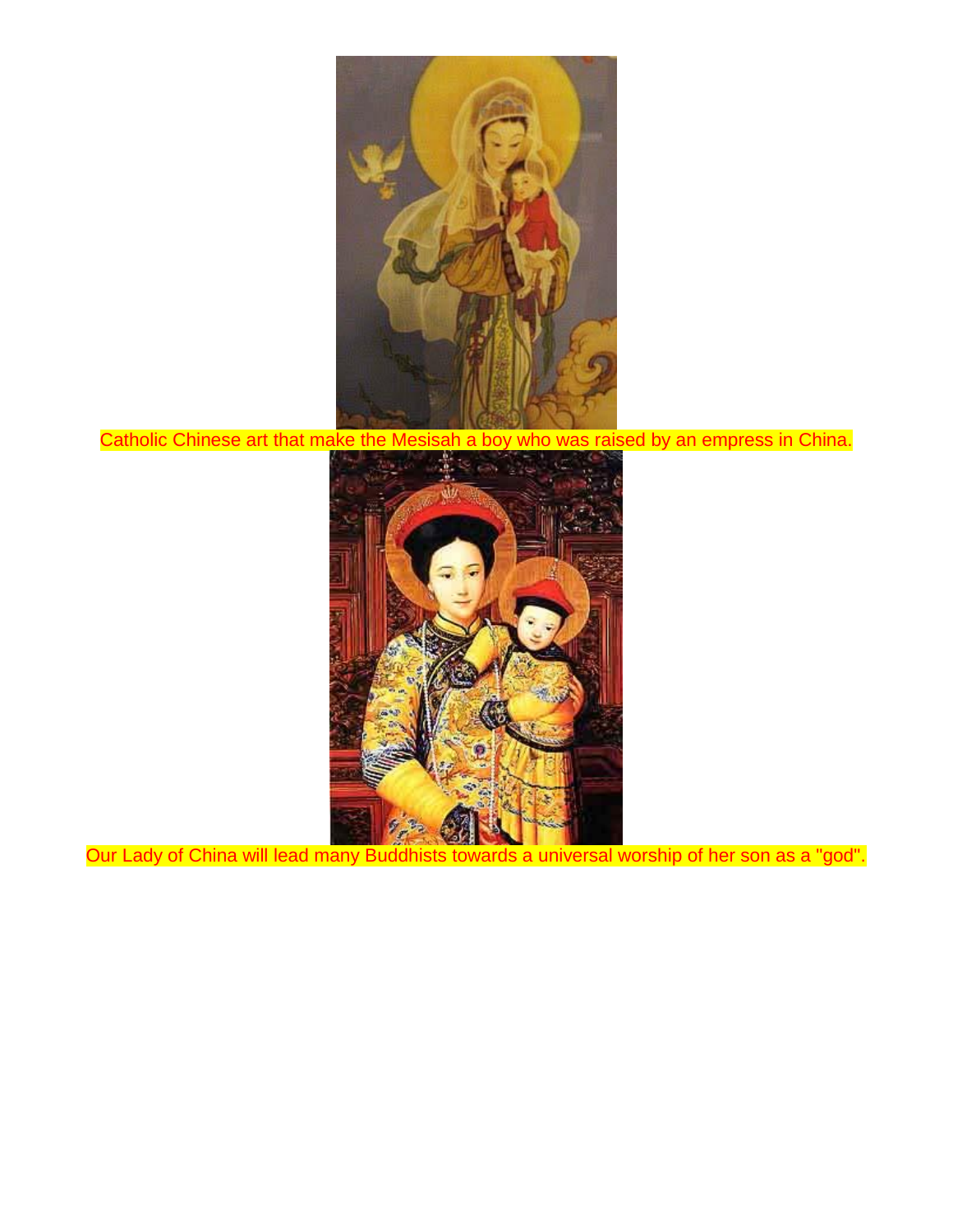

An altar for "Our Lady of China" in Tainan in Taiwan.



A false church who presents the Chinese version of the Roman Catholic faith. Written by **Ivar**